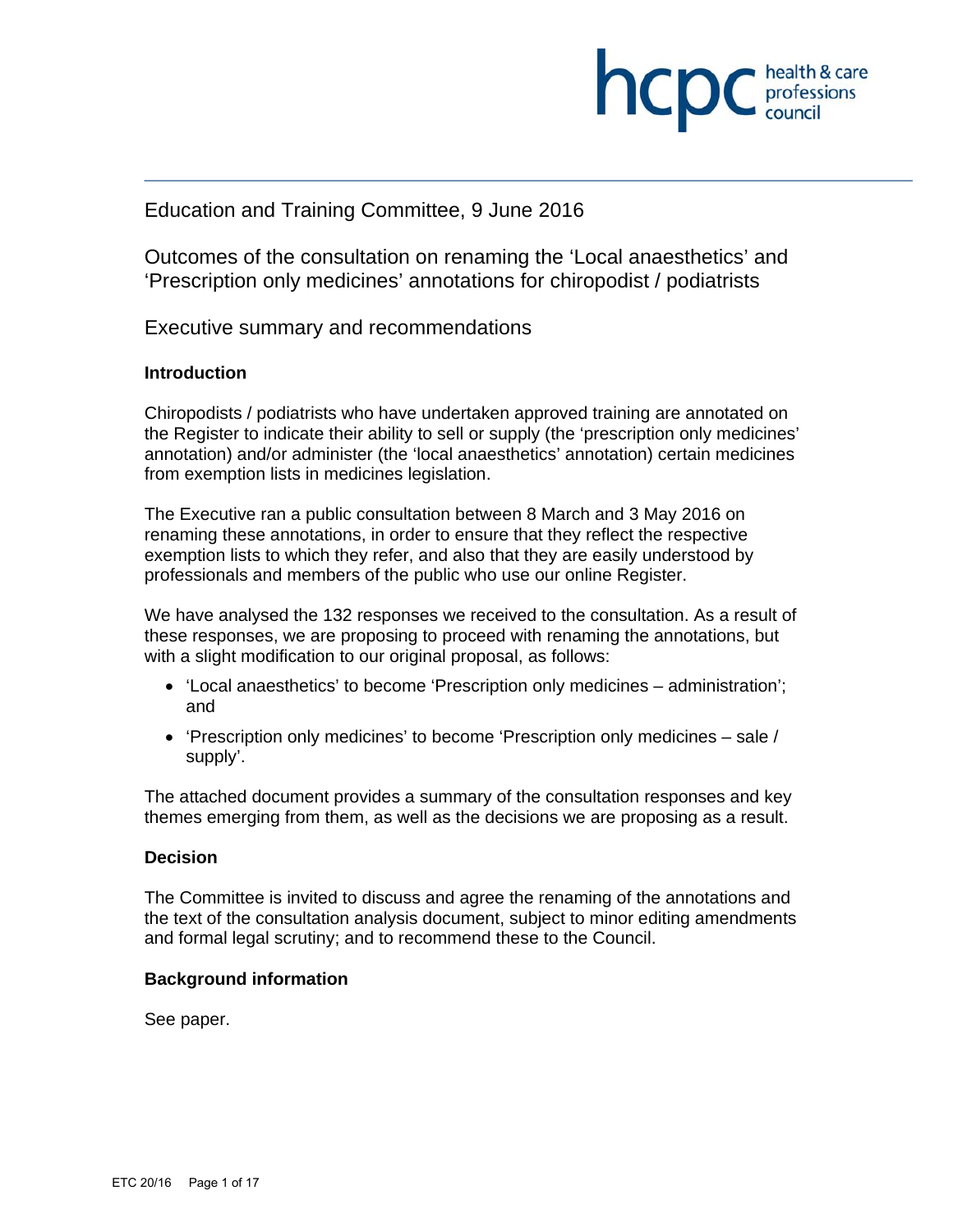### **Resource implications**

Work to implement the renaming of the annotations will be incorporated in a major project which covers a number of other changes to the registration system and online Register. Resource implications have been accounted for in departmental and project planning for 2016/17.

### **Financial implications**

The financial implications, including the costs associated with changes to the online Register (part of the major project), have been accounted for in 2016/17 budgets.

#### **Appendices**

None

#### **Date of paper**

24 May 2016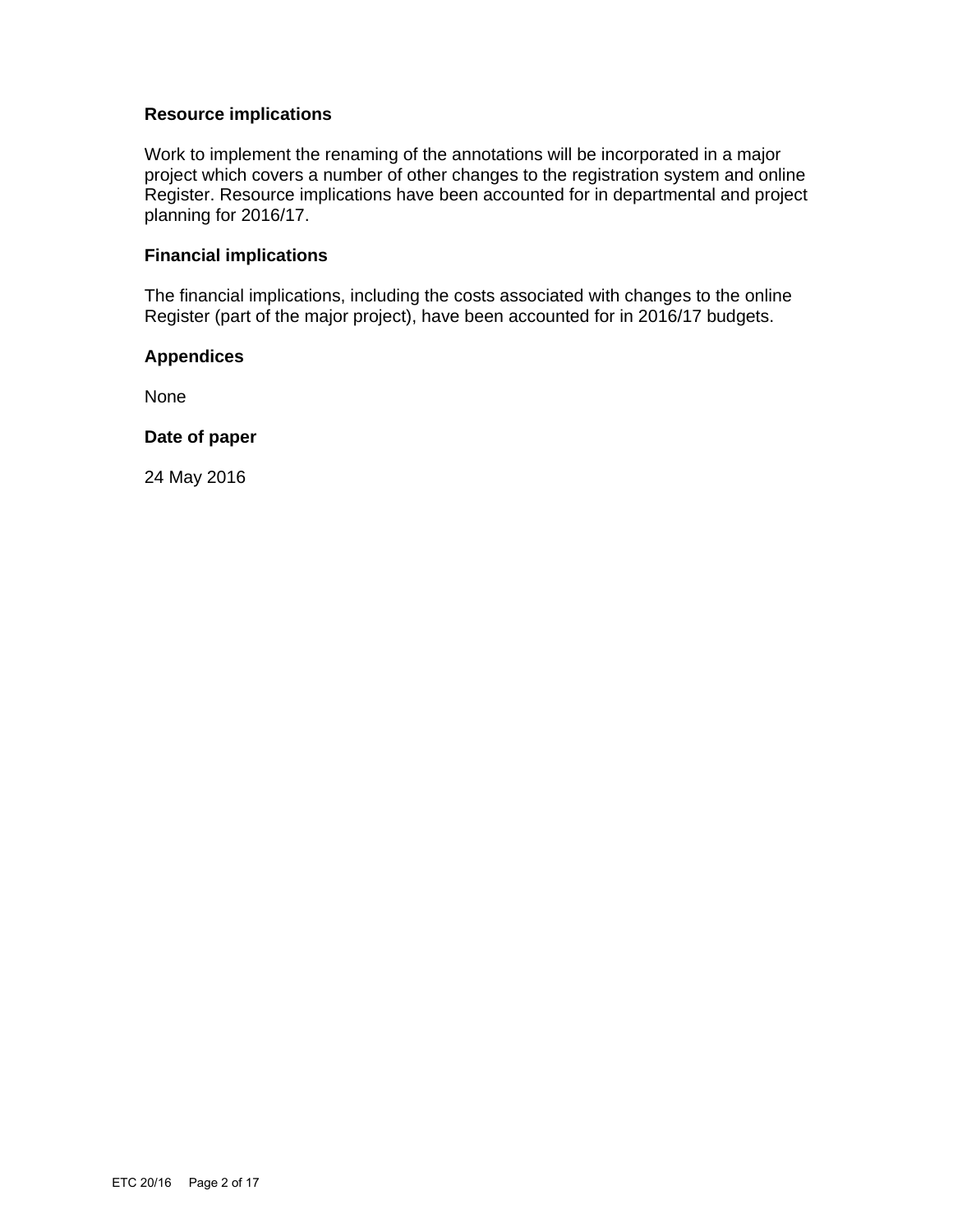

# **Outcomes of the consultation on renaming the 'Local anaesthetics' and 'Prescription only medicines' annotations for chiropodist / podiatrists**

Analysis of responses to the consultation, and our decisions as a result

# **Contents**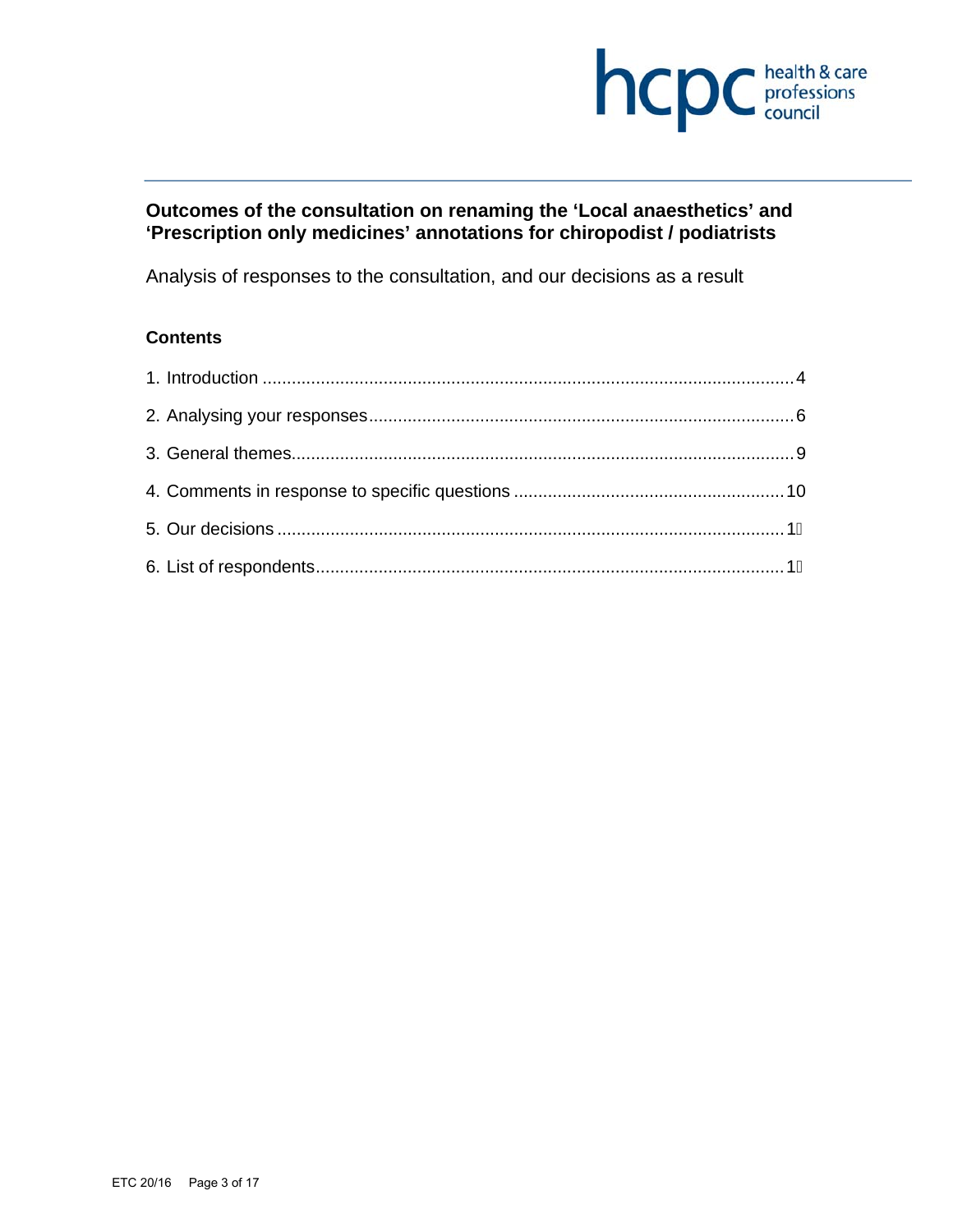# **1. Introduction**

#### **About the consultation**

- 1.1 We consulted between 8 March and 3 May 2016 on a proposal to rename the 'local anaesthetics' and 'prescription only medicines' annotations which appear on our Register for chiropodists / podiatrists who have undertaken appropriate training.
- 1.2 This work is aimed at ensuring that the way these annotations are described on the Register is up to date and clear for professionals, patients and the public.

### **About us**

- 1.3 We are a regulator and were set up to protect the public. To do this, we keep a Register of health and care professionals who meet our standards for their professional skills and behaviour. Individuals on our Register are called 'registrants'.
- 1.4 We currently regulate 16 professions:
	- Arts therapists
	- Biomedical scientists
	- Chiropodists / podiatrists
	- Clinical scientists
	- Dietitians
	- $-$  Hearing aid dispensers
	- Occupational therapists
	- Operating department practitioners
	- Orthoptists
	- Paramedics
	- Physiotherapists
	- Practitioner psychologists
	- Prosthetists / orthotists
	- Radiographers
	- Social workers in England
	- Speech and language therapists

#### **Renaming the annotations**

1.5 There are two exemptions in medicines legislation which allow registered chiropodists / podiatrists to sell, supply and administer certain listed prescription only medicines (POMs) to patients, without the need for a prescription from a doctor or other independent prescriber. In order to use the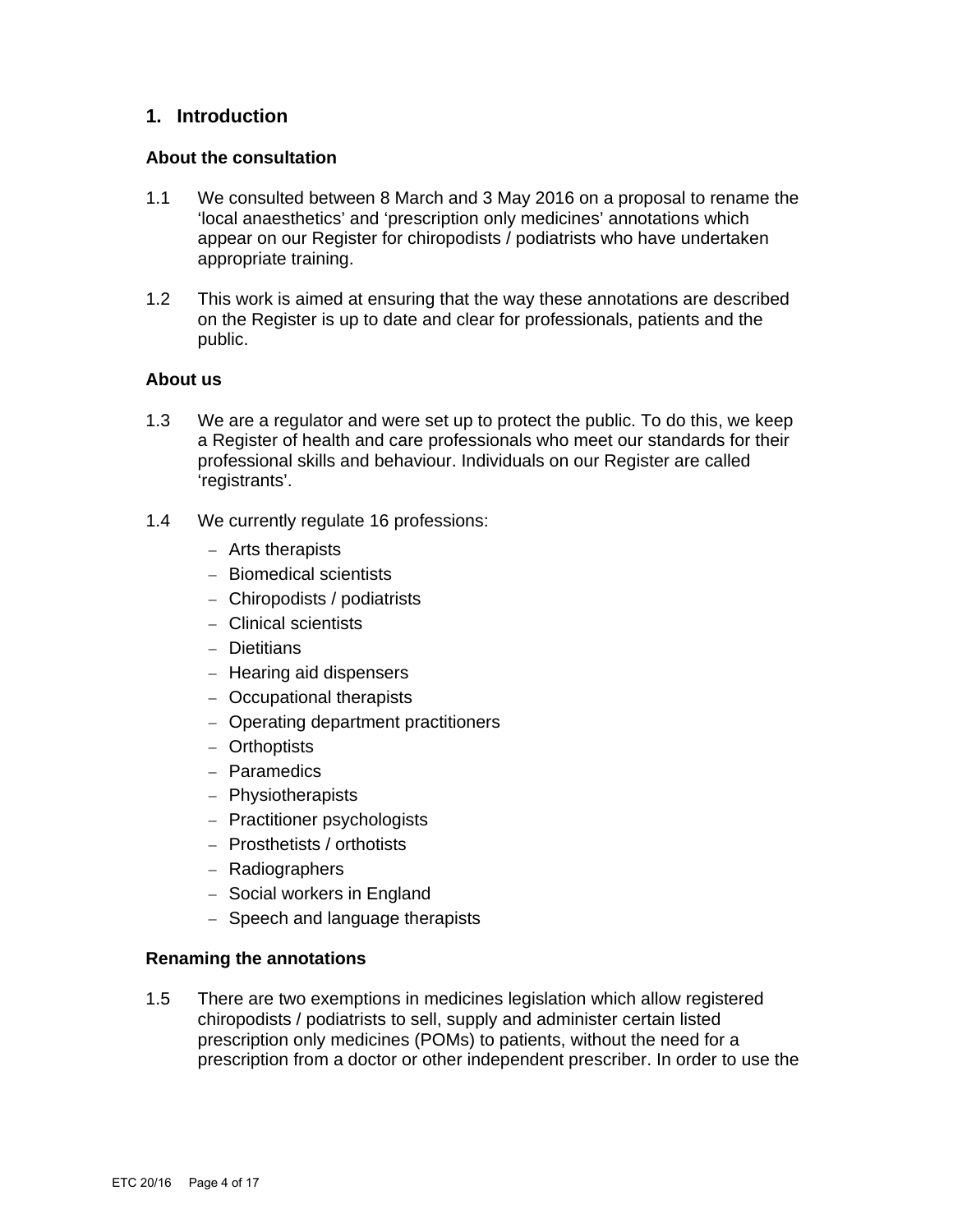exemptions, a chiropodist / podiatrist must be appropriately trained and have a relevant annotation on the HCPC Register.1

- 1.6 These exemptions are currently annotated on the Register as follows:
	- 'Local anaesthetics': This annotation enables chiropodists / podiatrists who have completed appropriate training to administer by injection (parenterally) medicines in the relevant exemption list.
	- 'Prescription only medicines': This annotation enables chiropodists / podiatrists who have completed appropriate training to legally sell or supply medicines in the relevant exemption list.
- 1.7 We have received feedback from stakeholders, including the Society of Chiropodists and Podiatrists, that the way the annotations are currently named is out of date and unclear. For example, the exemption list related to the 'local anaesthetics' annotation now includes other types of medicines, including some steroids. In addition, the 'prescription only medicines' annotation may be confusing because all of the medicines on both exemption lists are POMs.
- 1.8 Therefore we proposed to rename the annotations to make sure that they reflect the exemption lists they refer to, and also that they are easily understood by members of the public who use our online Register. We proposed the following:
	- the 'local anaesthetics' annotation to be renamed 'Medicines administration'; and
	- $\bullet$  the 'prescription only medicines' annotation to be renamed 'Medicines sale / supply'.

# **About this document**

- 1.9 This document summarises the responses we received to the consultation and our decisions taken as a result.
- 1.10 The remainder of this document is divided into the following sections.
	- **Section 2** explains how we handled and analysed the responses we received, providing some overall statistics from the responses.
	- **Section 3** summarises the general comments we received in response to the consultation.
	- **Section 4** outlines the comments we received in relation to specific questions within the consultation.
	- **Section 5** outlines our responses to the comments we received and the decisions we have taken as a result.
	- **Section 6** lists the organisations which responded to the consultation.

 1 The exemptions for chiropodists / podiatrists are set out in Schedule 17 to the Human Medicines Regulations 2012.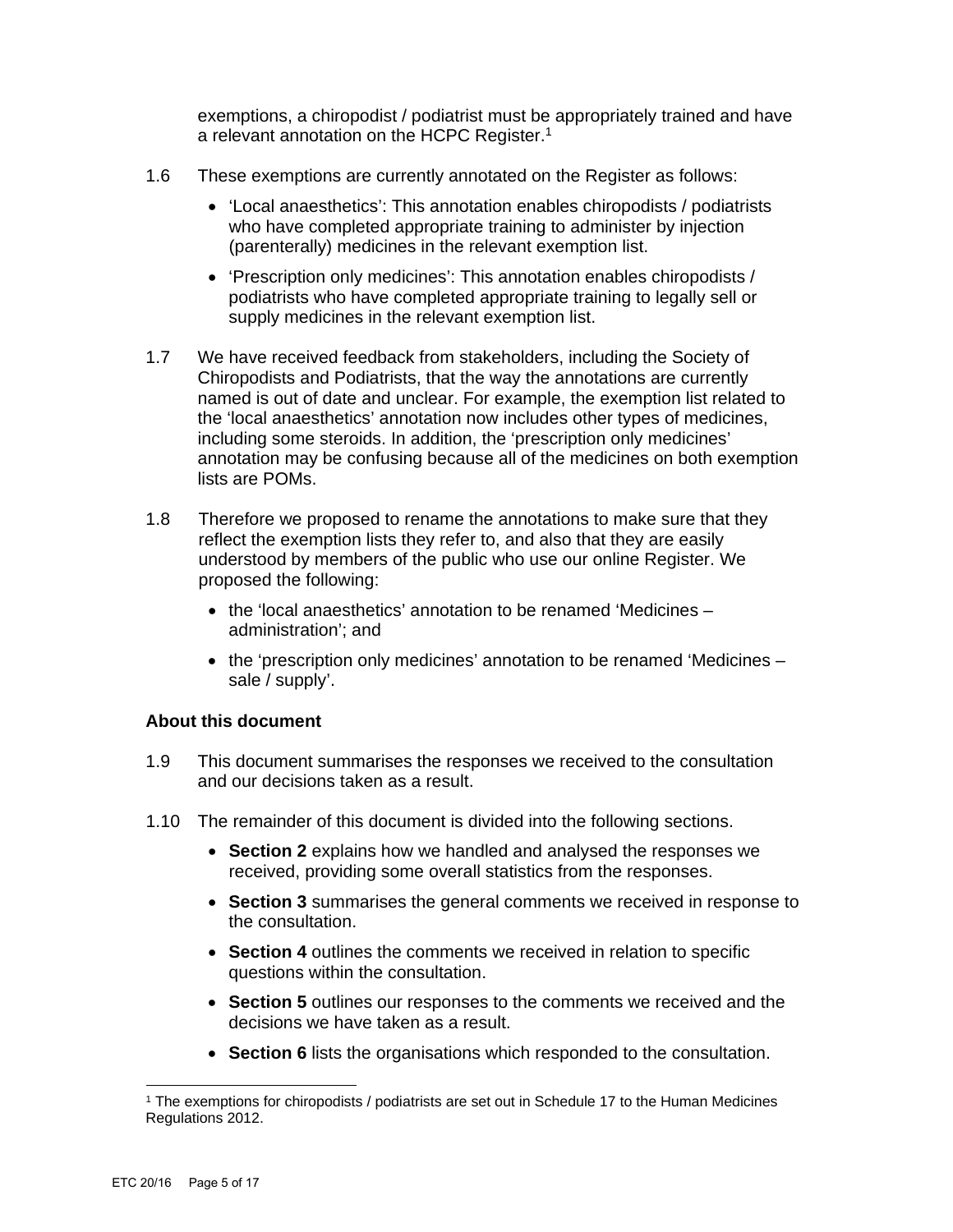# **2. Analysing your responses**

2.1 Now that the consultation has ended, we have analysed all the responses we received. Whilst we cannot include all of the responses in this document, a summary of responses can be found in sections 3 and 4.

#### **Method of recording and analysis**

- 2.2 The majority of respondents used our online survey tool to respond to the consultation. They self-selected whether they were responding as an individual or representing an organisation, and selected their response to each consultation question (e.g. 'yes', 'no', 'partly', or 'don't know'). Where we received responses by email or by letter, we recorded each of those in a similar manner.
- 2.3 When deciding what information to include in this document, we assessed the frequency of the comments made and identified themes. This document summarises the common themes across all responses, and indicates the frequency of arguments and comments made by respondents.

# **Statistics**

- 2.4 We received 132 responses to the consultation. 119 (90.2%) of responses were received from individuals and 13 (9.8%) from organisations. Of the 119 individual responses, 109 (91.6%) were from HCPC registered professionals.
- 2.5 The breakdown of respondents and of responses to each question is shown in the graphs and tables which follow.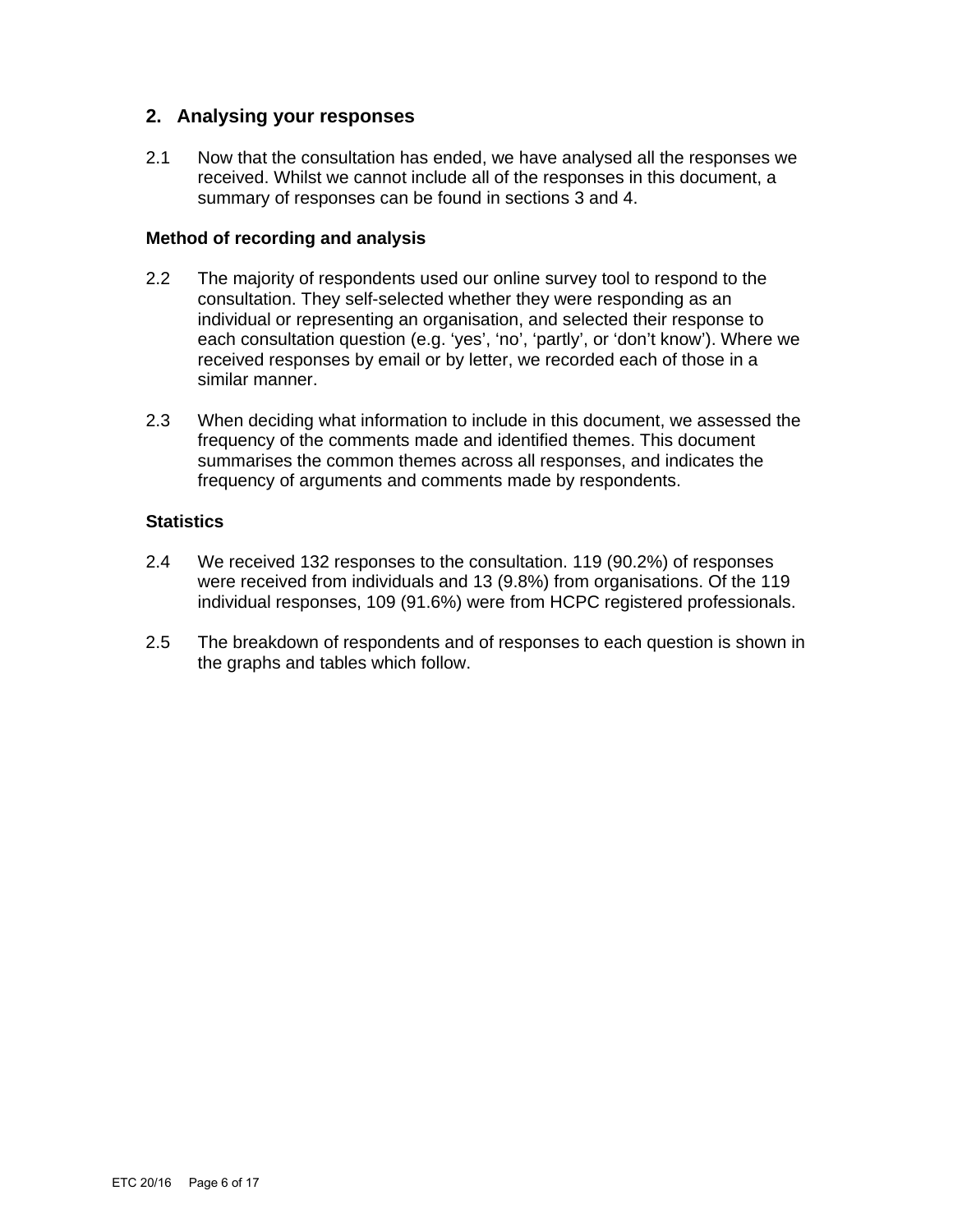

#### ■Educator

- **HCPC** registered professional
- Other (please specify)

# **Graph 1 – Breakdown of individual responses**

Respondents were asked to select the category that best described themselves.

Those who selected 'Other' included students and a podiatrist practising outside of the UK.



- **Employer**
- **Professional body**
- **Public body**
- Other (please specify)

## **Graph 2 – Breakdown of organisation responses**

Respondents were asked to select the category that best described their organisation.

Those who selected 'Other' included private chiropody / podiatry practices.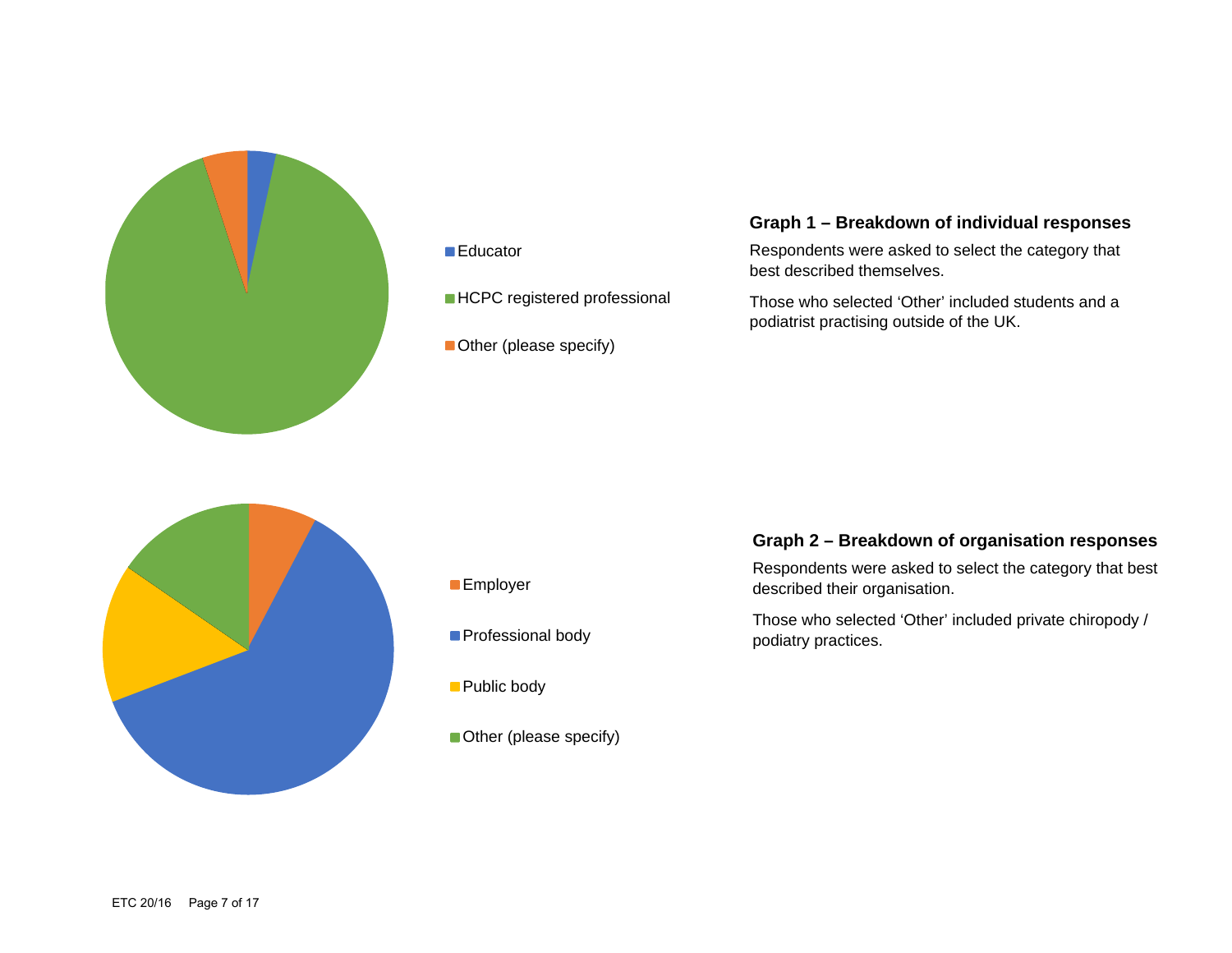# **Table 1 – Breakdown of responses to each question**

| Question                                                                                                                                 | <b>Yes</b>       | <b>No</b>        | <b>Partly</b> | Don't<br>know |
|------------------------------------------------------------------------------------------------------------------------------------------|------------------|------------------|---------------|---------------|
| Q1: Do you agree with our proposal to<br>rename the 'local anaesthetics'<br>annotation to read: 'Medicines -<br>administration'?         | 61<br>$(46.2\%)$ | 54<br>(40.9%     | 16<br>(12.1%) | (0.8% )       |
| Q2: Do you agree with our proposal to<br>rename the 'prescription only medicines'<br>annotation to read: 'Medicines - sale /<br>supply'? | 65<br>$(49.2\%)$ | 48<br>$(36.4\%)$ | 18<br>(13.6%) | $(0.8\%)$     |

# **Table 2 – Breakdown of responses by respondent type**

|                | <b>Individuals</b> |           |               | <b>Organisations</b> |            |           |               |               |
|----------------|--------------------|-----------|---------------|----------------------|------------|-----------|---------------|---------------|
|                | <b>Yes</b>         | <b>No</b> | <b>Partly</b> | Don't<br>know        | <b>Yes</b> | <b>No</b> | <b>Partly</b> | Don't<br>know |
| Q <sub>1</sub> | 51                 | 53        | 15            | 0                    | 10         |           |               |               |
|                | $(42.9\%)$         | (44.5%)   | (12.6%)       | $(0.0\%)$            | $(76.9\%)$ | (7.7%)    | (7.7%)        | (7.7%)        |
| Q <sub>2</sub> | 53                 | 48        | 17            |                      | 12         |           |               | 0             |
|                | (44.5%)            | (40.3%)   | (14.3%)       | $(0.8\%)$            | (92.3%)    | $(0.0\%)$ | $(7.7\%)$     | $(0.0\%)$     |

# **NB:**

• Percentages in the tables above have been rounded to the nearest whole number and therefore may not add up to 100% in every instance.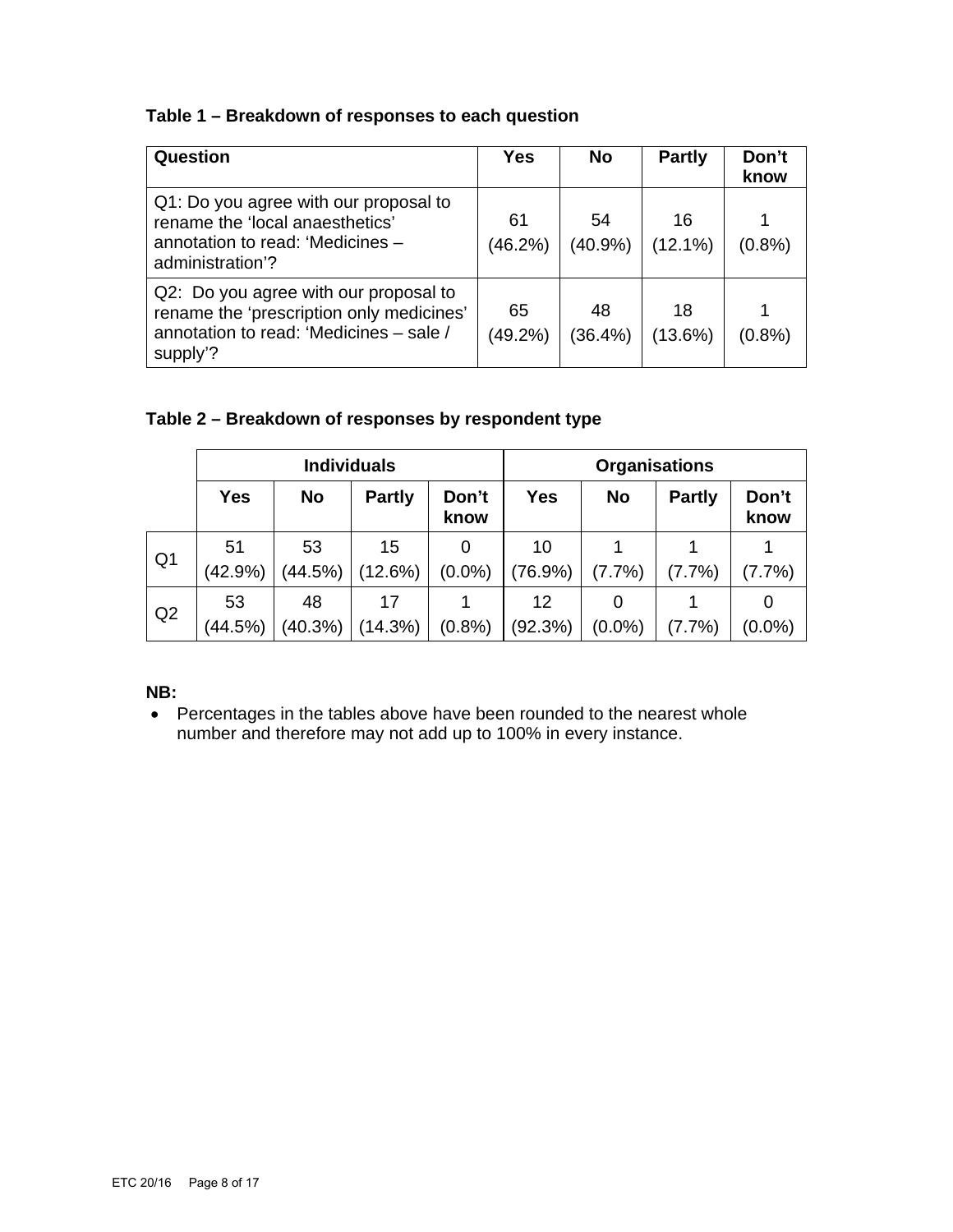# **3. General themes**

3.1 We received a large number of free text comments in response to the consultation questions. The main themes emerging from those comments are summarised below.

### **Clarity and currency**

- 3.2 Many respondents highlighted the importance of making sure that the annotations are labelled clearly and that they reflect the exemption lists to which they refer. Those who agreed with the proposed changes considered them to be more up to date and to provide additional clarity to professionals and members of the public.
- 3.3 On the other hand, many of those who did not agree with the changes said that they would actually cause more confusion, especially for members of the public who may use the Register to check a professional's qualification. Concerns were also raised about a lack of clarity around the terms 'medicines', 'administration' and 'sale'.

### **Access to medicines**

3.4 We received a number of comments about problems encountered by chiropodists / podiatrists when trying to access the medicines included in the exemption lists, due to a lack of understanding about the entitlements on the part of pharmacists. A few respondents suggested that the word 'access' should be included in both annotations to address this issue.

# **Devaluing the profession**

- 3.5 A number of the responses we received from registrants raised concerns that, by making the annotations sound less specific, the proposed changes would 'downplay' or 'devalue' the associated qualifications and/or the chiropody / podiatry profession as a whole.
- 3.6 A related concern raised by some respondents was about the risk of obscuring the differences between chiropodists / podiatrists and unregulated practitioners, including assistant practitioners and foot health practitioners.

#### **Suggested alternatives**

3.7 There were a number of suggested alternatives to the names we proposed. These are detailed in section 4 below.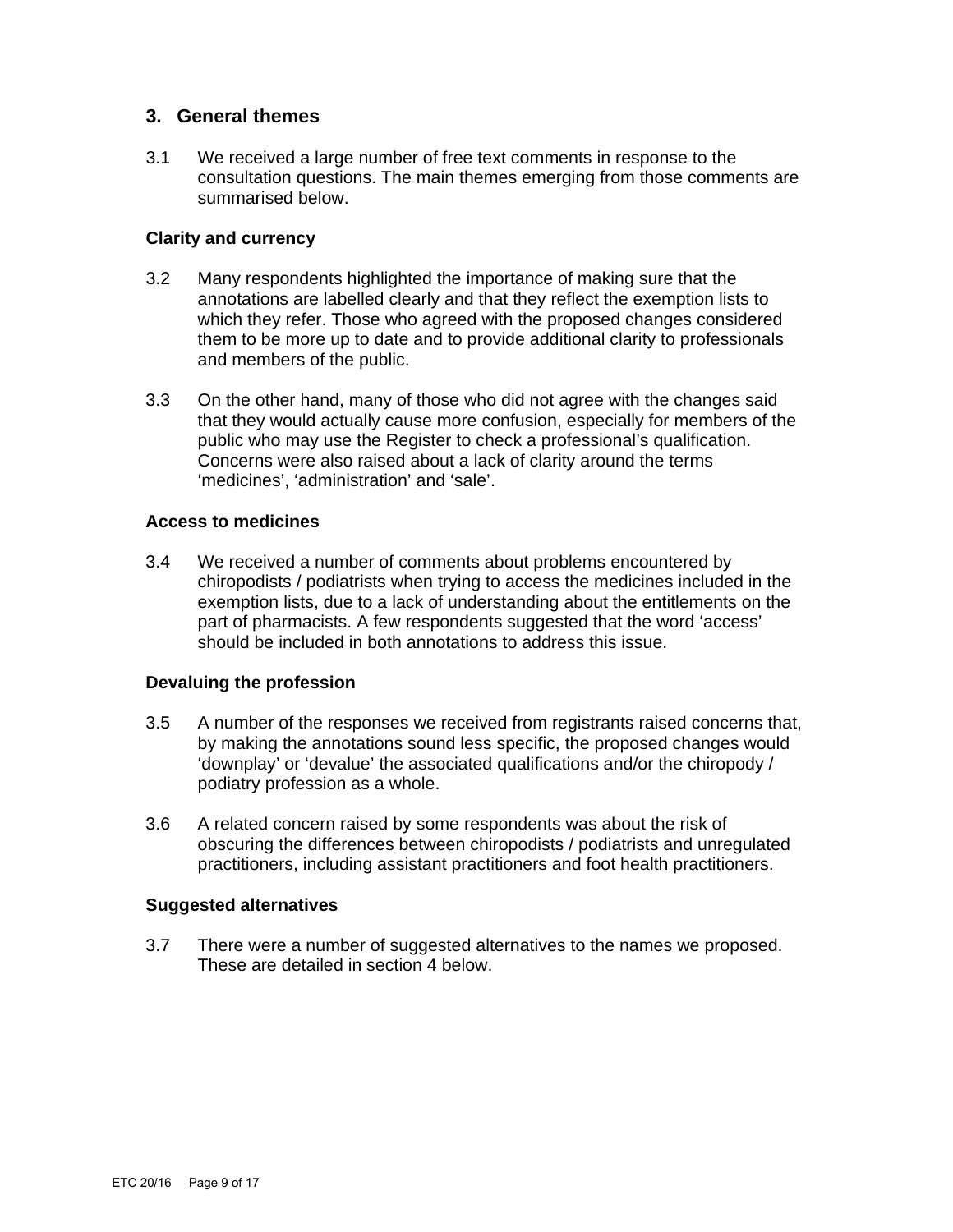# **4. Comments in response to specific questions**

4.1 This section summarises comments made in response to the specific questions set out in the consultation document.

### **Question 1: Do you agree with our proposal to rename the 'Local anaesthetics' annotation to read: 'Medicines – administration'. If not, why not?**

- 4.2 Nearly half (46.2%) of all respondents agreed with this proposal. A much higher proportion of organisational responses agreed (76.9%); whereas individual responses were more evenly split.
- 4.3 Most of those who agreed did not provide additional comments, although a small number did. Some who responded 'yes' to this question also commented that the proposed change was clearer for members of the public, as well as for chiropodists / podiatrists and pharmacists; and was a sensible and appropriate change to clarify that the annotation related to the administration of medicines.
- 4.4 A small number of respondents also stated that the current label of 'Local anaesthetics' was out of date. One respondent, representing a chiropody / podiatry professional body, highlighted the fact that the 'local anaesthetics' annotation was named at a time when all of the medicines on the relevant exemption list were local anaesthetics, which is no longer the case. This respondent also noted that the proposed change could be used to establish a template to apply to other professions' annotations in future.
- 4.5 Another respondent, representing a pharmacist professional body, commented that reducing any confusion caused by the way the annotations are currently described would ensure that patients are able to receive the medicines they need in a timely manner.
- 4.6 A small number of respondents said that, whilst they agreed with the proposed change, it was on the understanding that the accompanying explanatory information on the online Register would be sufficiently clear. For example, one respondent, representing a pharmacists' professional body, suggested that the annotation should make specific reference to the legislation which sets out the exemption list in order to eliminate confusion for registrants and pharmacists (i.e. Schedule 17, part 3, column 2 of the Human Medicines Regulations 2012).
- 4.7 On the other hand, 40.9% of respondents did not agree with the proposed change, and 12.1% only partly agreed.
- 4.8 A significant number of respondents who said that they did not agree with the proposal maintained that the label 'Medicines – administration' was too vague or general and would actually reduce clarity for members of the public. Several stated that the proposed label could be taken to mean that the exemption applied to a whole range of medicines, rather than only those listed in legislation. A few respondents noted that the term 'medicines' does not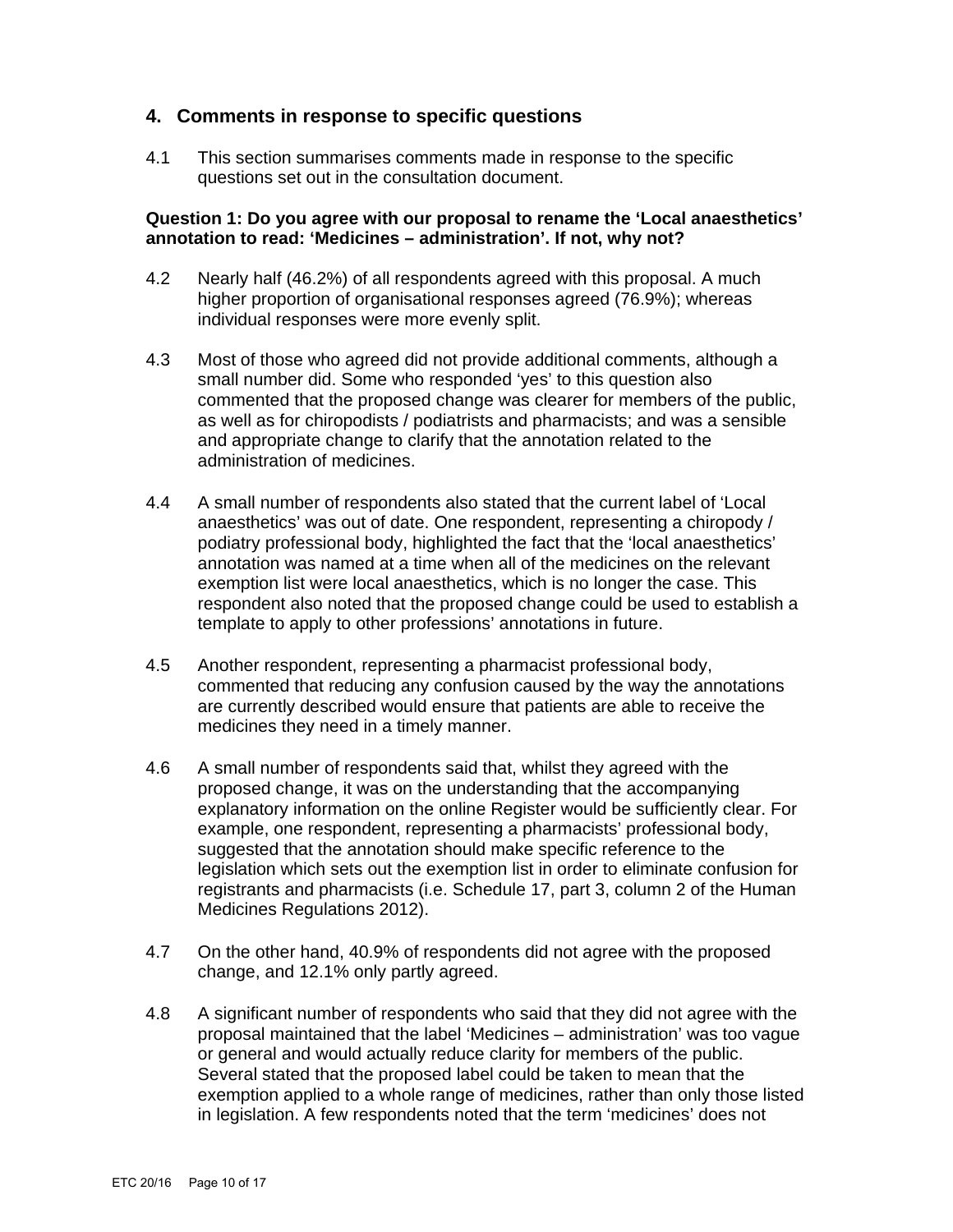distinguish between POMs, pharmacy (P) and general sales list (GSL) medicines.

- 4.9 Some commented that the term 'local anaesthetics' was well understood by patients and members of the public and that it was already a straightforward description of what the annotation refers to. These respondents said it was important to retain the existing name in order to keep clear what kind of medicines may be administered. One respondent stated that, whilst the exemption list included other medicines besides local anaesthetics, patients would not want to have to consult a full list, but would want to quickly gain an understanding of what the chiropodist / podiatrist was qualified to do. The change may lead to patients believing that the chiropodist / podiatrist was not actually qualified to administer local anaesthetics.
- 4.10 Moreover, a few respondents stated that some patients would not understand the term 'medicines' to cover things like local anaesthetics; they would think rather of medicines given to 'make them better', such as antibiotics, or medicines taken orally.
- 4.11 Two respondents questioned whether, with the proposed change, if a chiropodist / podiatrist was qualified to administer local anaesthetics but not steroids, the annotation would still be accurate and applicable. Similarly, one respondent who was qualified to administer local anaesthetics worried that the proposed wording would imply that they were qualified to administer other types of medicines as well.
- 4.12 Apart from issues around the clarity of the annotation, a number of respondents raised concerns that the proposed change was an attempt to 'devalue' the qualification that leads to the entitlement and/or the chiropody / podiatry profession itself. A small number stated that the proposed change would disregard the hard work required to obtain a qualification leading to the entitlement.
- 4.13 Some respondents were worried that this perceived 'downgrading' of the profession would allow unregulated practitioners, such as foot health practitioners, to replace chiropodists / podiatrists. One respondent commented that the proposed change would place chiropodists / podiatrists 'on par' in patients' minds with care workers who are trained to administer some medicines according to a prescription.
- 4.14 A small number of respondents pointed out that the term 'administration' was confusing as it could also mean office work or doing paperwork.
- 4.15 A few respondents who either did not agree or partly agreed with the change suggested alternative names for the annotation. These included the following:
	- 'Access and administration';
	- 'Medicines access and administration';
	- 'Medicines, local analgesic administration';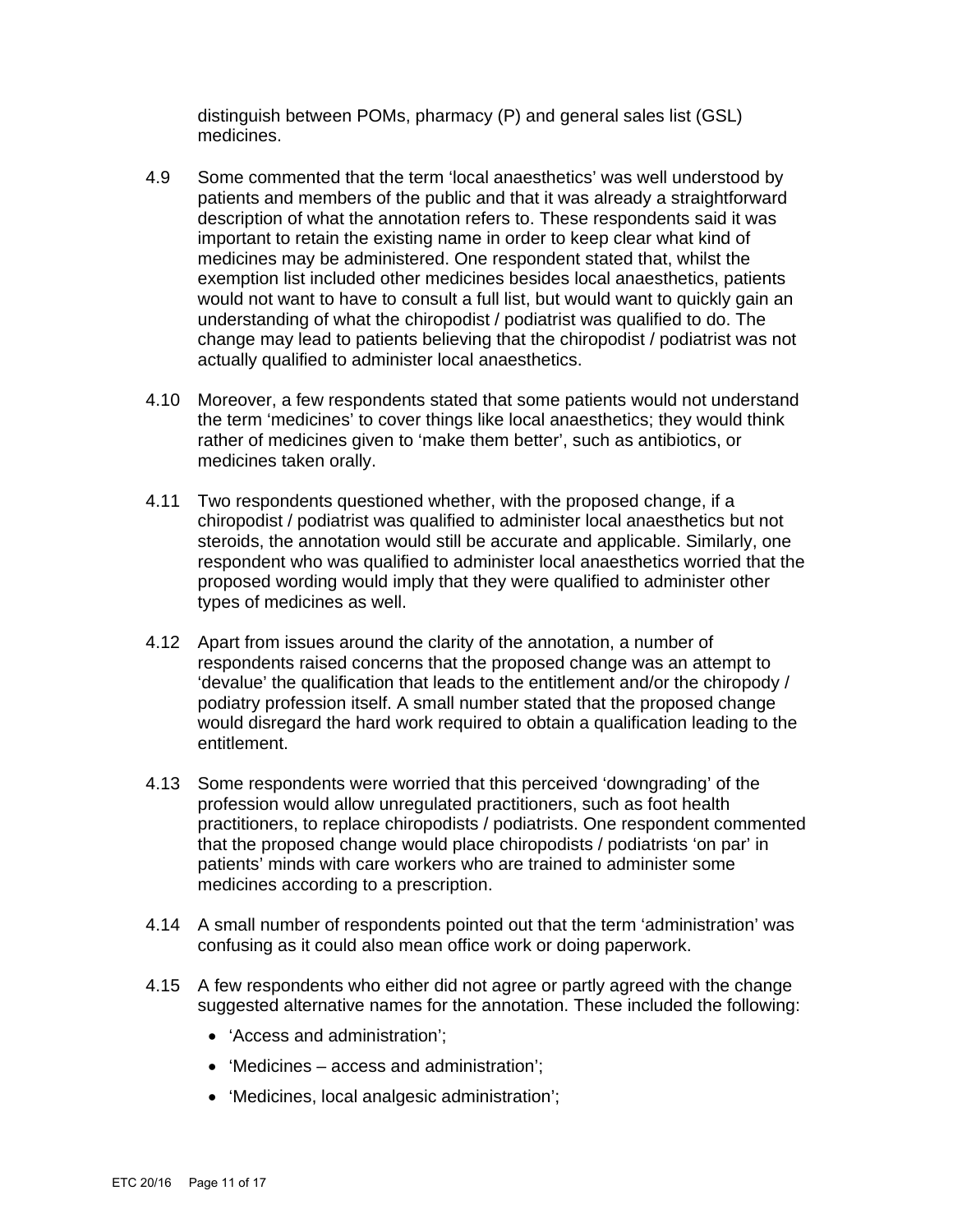- 'Medicines administration by injection'; and
- 'Local anaesthetics administration'.

Among the reasons given for these suggestions was to make clear to pharmacists who may not understand a chiropodist / podiatrist's entitlement and may be resistant to selling the medicines to a chiropodist / podiatrist.

- 4.16 One respondent, representing a chiropody / podiatry professional body, who partly agreed with the proposed change also suggested that it was ambiguous in that it would not explain the scope of the exemptions fully to members of the public and other non-professionals who are unfamiliar with medicines legislation. This respondent also said that the proposed wording was not clear that the exemptions related specifically to parenteral administration.
- 4.17 Another respondent, representing a medical professional body, who agreed partly with the change, thought that the annotation should differentiate between administration of small doses of local anaesthetics and higher doses (such as a regional block), which carry higher risks of tissue injury or overdose. This respondent asserted that chiropodists / podiatrists who administer high doses of local anaesthetics should receive specific training in techniques of regional anaesthesia, including dealing with complications. Furthermore it would be in the interests of patient safety to also expect them to have qualified as independent prescribers.

### **Question 2: Do you agree with our proposal to rename the 'Prescription only medicines' annotation to read: 'Medicines – sale / supply'. If not, why not?**

- 4.18 About half (49.2%) of the respondents agreed with the proposal to rename the annotation as 'Medicines – sale / supply'. A much higher proportion of organisational responses agreed (92.3%); whereas individual responses were more evenly split.
- 4.19 Most of these did not provide additional comments, but those who did supported the change because it was clearer and more accurate than the current annotation and specified what the role of the chiropodist / podiatrist was.
- 4.20 A few respondents agreed that the way the annotation is currently labelled is outdated, confusing and misleading. One respondent, representing a podiatry professional body, highlighted the fact that both exemption lists available to chiropodists / podiatrists included POMs, so both changes together would eliminate any potential confusion and provide a clearer link to legislation. This respondent also noted that the proposed labels could be used to establish a template for annotations which could apply to other professions as well.
- 4.21 Another respondent, representing a pharmacist professional body, commented that reducing any confusion caused by the way the annotations are currently described would ensure that patients are able to receive the medicines they need in a timely manner.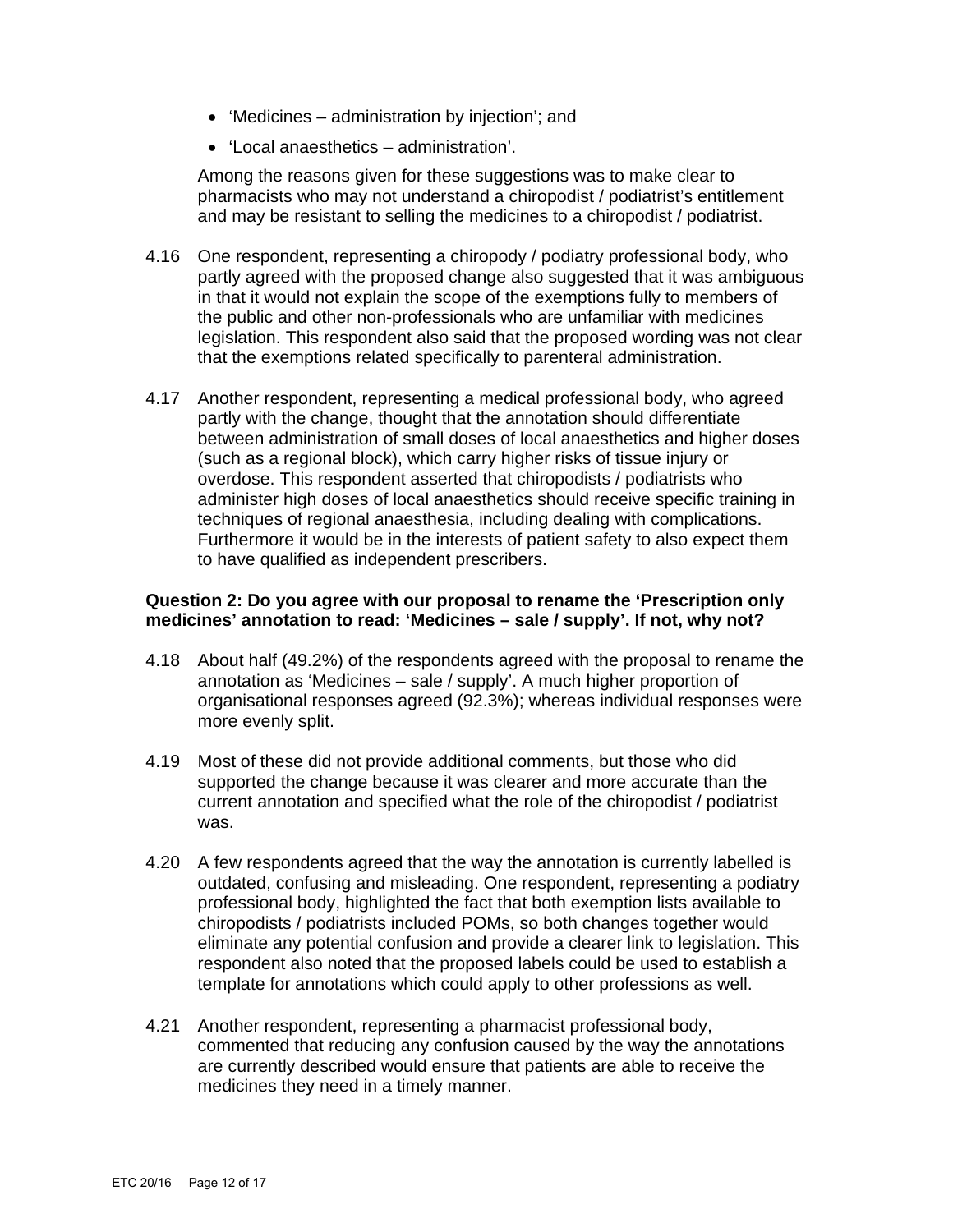- 4.22 A small number of respondents who agreed with the proposal also commented that the accompanying information on the online Register needed to adequately explain the annotation. One, representing a pharmacists' professional body, suggested that the annotation should explicitly refer to the relevant legislation, i.e. the medicines listed in Schedule 17, part 2, column 2, of the Human Medicines Regulations 2012. This would eliminate confusion for registrants as well as pharmacists who supply those medicines.
- 4.23 On the other hand, 36.4% of respondents did not agree with the proposal, and 13.6% only partly agreed.
- 4.24 Many of the objections expressed in response to this question were similar to those for the previous question. A number of respondents said that they did not understand the need for the change, stating that the current annotation is clearer than the proposed new one. For example, the term 'Prescription only medicine' was considered to be well understood by patients and members of the public.
- 4.25 A related objection was that 'Medicines sale / supply' was seen as too generic, vague and ambiguous. Some respondents pointed out that the proposed wording does not differentiate between POMs and P or GSL medicines. One respondent raised concerns that this might be open to misinterpretation or even abuse by unqualified persons.
- 4.26 A few respondents thought that 'Medicines sale / supply' could be taken to refer to a company selling a product, rather than a healthcare professional carrying out an intervention. One respondent asserted that the proposed label sounded like 'dealing in unwanted drugs'. In addition, there were a small number of objections to use of the word 'sale' in the annotation, as it would not reflect how medicines are supplied by a chiropodist / podiatrist working in the NHS.
- 4.27 As above, a small number of respondents expressed concerns that the proposed change would 'devalue' or 'downgrade' the chiropody / podiatry profession by making the use of medicines by chiropodists / podiatrists seem less professional. One registrant highlighted the fact that removing the term 'prescription only medicine' would obscure the fact that use of these medicines requires special knowledge and training, for example an understanding of pharmacokinetics and pharmacodynamics and patient management.
- 4.28 A few respondents who either did not agree or partly agreed with the change suggested alternative names for the annotation. These included the following:
	- 'Access, sale and supply';
	- 'Prescription only medicine to sell/supply';
	- 'Prescription medicines sale / supply';
	- 'Exemptions from prescription only medicines';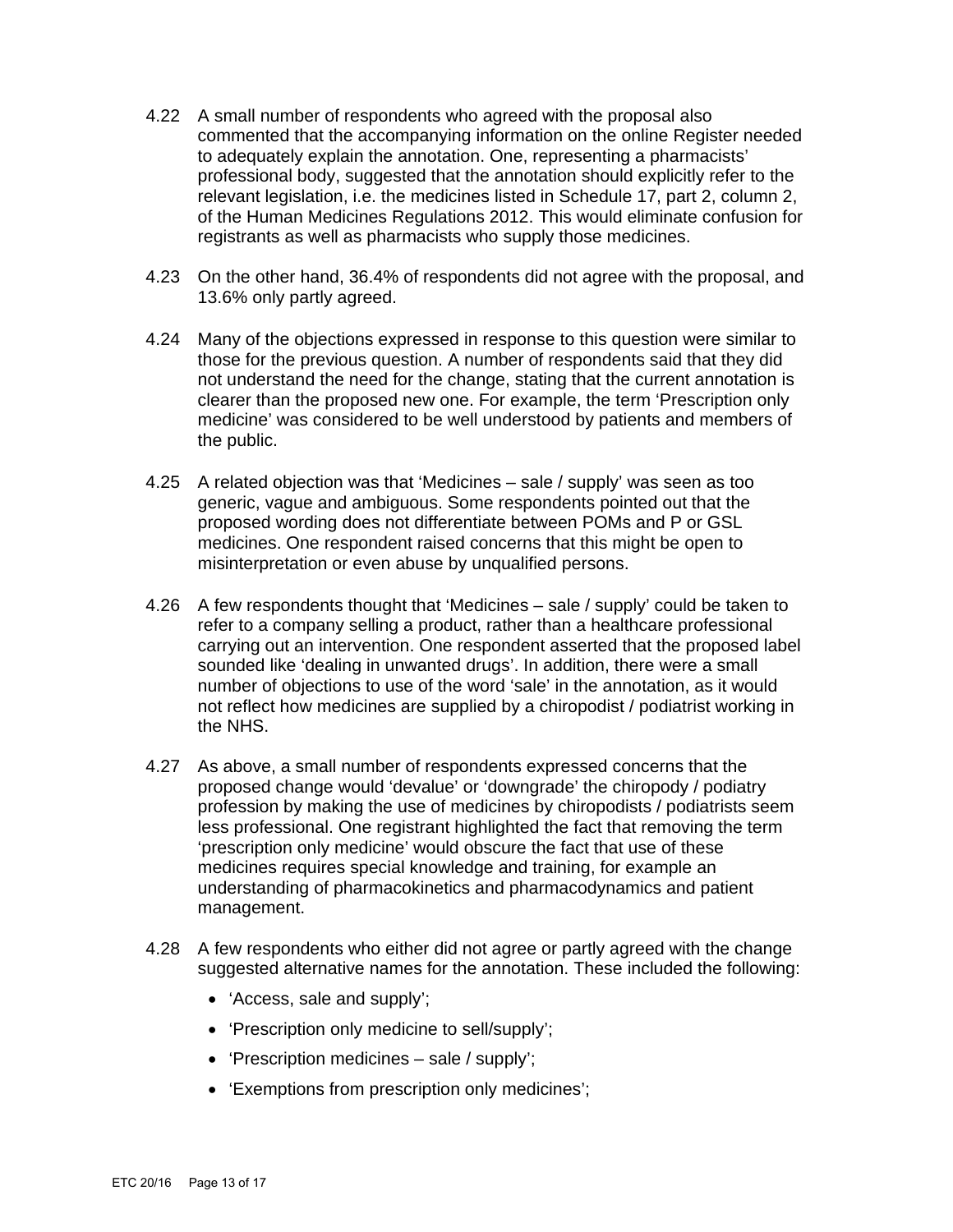- $\bullet$  'Medicines from the current podiatry list sale / supply'; and
- 'Sale / supply of prescription only medicines'.

One respondent commented that the annotation needed to include the word 'access' because some pharmacists were still resistant to allowing qualified chiropodists / podiatrists to have access to the medicines on the exemption list.

4.29 Another respondent, representing a chiropody / podiatry professional body who partly agreed with the proposed change, also suggested that it was ambiguous in that it would not explain the scope of the exemptions fully to members of the public and other non-professionals who are unfamiliar with medicines legislation.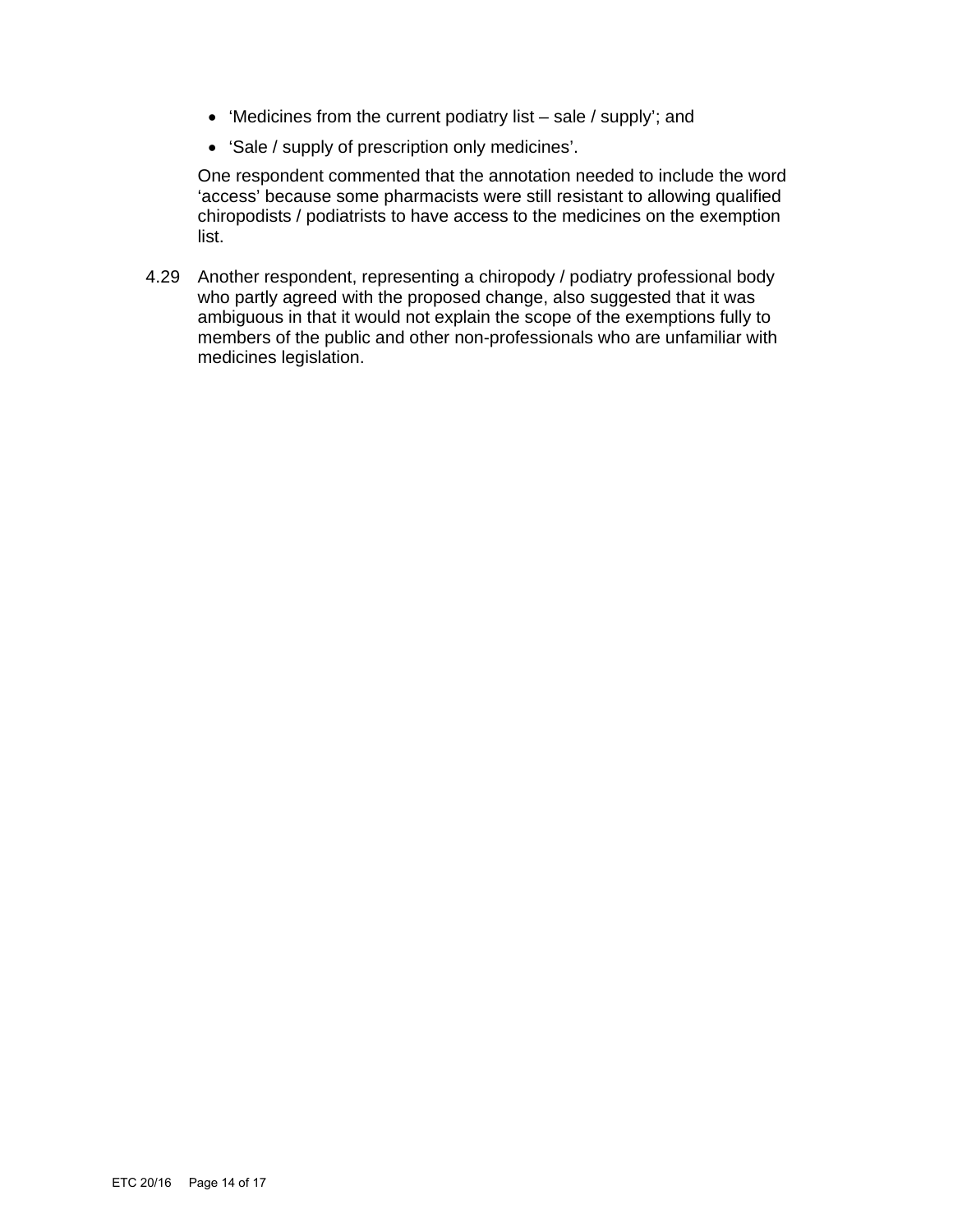# **5. Our decisions**

- 5.1 We have carefully considered all of the responses we received to this consultation. In conclusion we have decided to proceed with changing the way the 'Local anaesthetics' and 'Prescription only medicines' annotations are displayed on the Register, but with some modification of our original proposals, as follows:
	- 'Local anaesthetics' will become **'Prescription only medicines administration'**.
	- 'Prescription only medicines' will become **'Prescription only medicines sale / supply**'.
- 5.2 In this section we have set out our responses to issues raised in respondents' comments, as well as how some of them have influenced our decisions regarding whether and how to implement the proposed changes.

# **Clarity**

- 5.3 Many of the comments we received, both from those who supported the proposed changes and those who did not, stressed the importance of clarity for professionals, patients and members of the public. We agree that clarity is extremely important, and increasing clarity was our primary motive in consulting on these proposals.
- 5.4 We do not agree with the assessment of some respondents that the names 'Local anaesthetics' and 'Prescription only medicines' provide sufficient clarity as they are. As many of our stakeholders have pointed out, both before and during the consultation, these labels do not reflect the current exemption lists to which they refer; or the distinction, set out in legislation, between the ability to administer and to sell or supply certain medicines.
- 5.5 However, we have taken on board comments that the word 'medicines' is too generic and does not provide any clarity about which types of medicines are included in the exemptions. It would be impractical to have an annotation which lists every medicine included in the exemption, not least because the lists can be and are amended overtime. But, we do recognise that the distinction between POMs and other types of medicines (including P and GSL) is an important one. We have therefore decided to change 'medicines' to 'prescription only medicines' in the new names.
- 5.6 In addition, we will update the explanatory information on the online Register in order to ensure that it provides the necessary clarity about the relevant exemptions and signposts to the legislation.

#### **Use of the terms 'sale' and 'administration'**

5.7 We recognise that some respondents were concerned that use of the term 'sale' in the annotation would be misleading, particularly in relation to chiropodists / podiatrists who work in the NHS and would not sell a medicine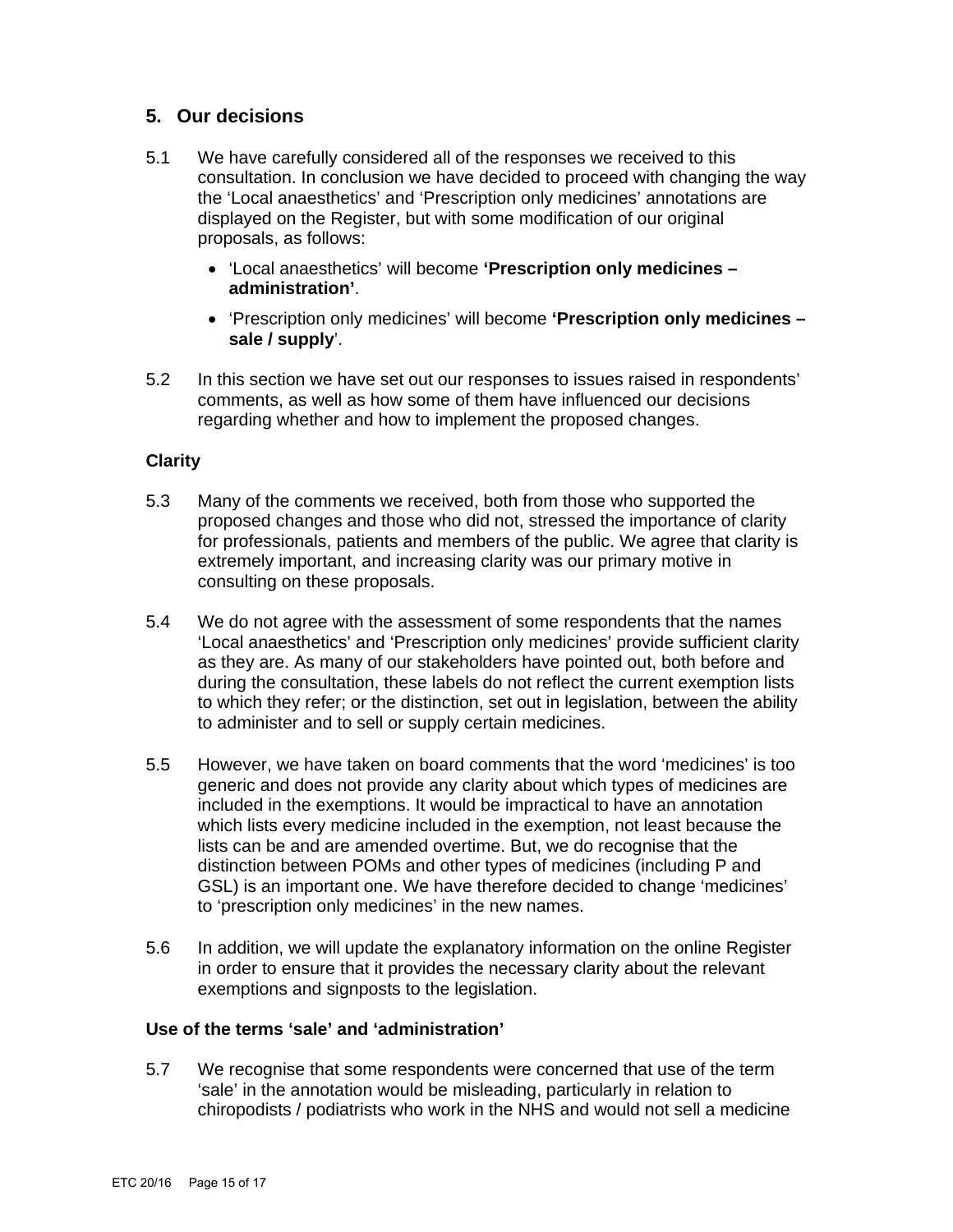to a patient. Likewise, a small number of respondents highlighted the fact that 'administration' could also refer to office work or paperwork, as well as administration of a medicine.

5.8 However, we have decided to retain the terms 'administration', 'sale' and 'supply', as these are used in Schedule 17 of the Human Medicines Regulations 2012, which sets out the exemptions. We will explore whether the explanatory information on the online Register could be used to alleviate any confusion about the use of these terms.

### **Risk of 'devaluing' the qualification or profession**

- 5.9 A significant number of responses to the consultation expressed concerns that the proposed changes would result in devaluing of the exemptions, the training or qualifications required to access the exemptions, or even of the profession as a whole. We hope that this document will help to allay some of those concerns.
- 5.10 It is important to state outright that the way the annotations appear on the Register does not (cannot) have any impact on the content of relevant training, the legal status of the exemptions which are set out in legislation, or on the medicines which are included in the respective exemption lists. Changing the name of an annotation certainly would not enable unregistered practitioners to access medicines in a way that is contrary to current legislation.
- 5.11 It was definitely not our intention in proposing these changes to negatively affect the public's perception of the professionalism or qualification of chiropodists / podiatrists. On the contrary, as stated above, we hope that the renamed annotations will contribute to a better understanding among members of the public (as well as other professionals) about how certain chiropodists / podiatrists are qualified to use medicines. We believe that the modifications we have made as a result of the consultation – i.e. to refer to 'prescription only medicines' rather than simply 'medicines' in the annotations – will assist in this.

# **Next steps**

- 5.12 Whilst we believe that these changes will increase clarity for professionals and members of the public, we do acknowledge that the current names of the annotations have been in use for a long time and are therefore engrained to some extent in the language of the profession and relevant education and training. We will therefore ensure that the changes and the reasons behind them are communicated thoroughly to our stakeholders, including registered chiropodist / podiatrists, education providers, professional bodies and the wider public.
- 5.13 We expect that the renamed annotations, along with explanatory information on the online Register, will be in place from autumn 2016.